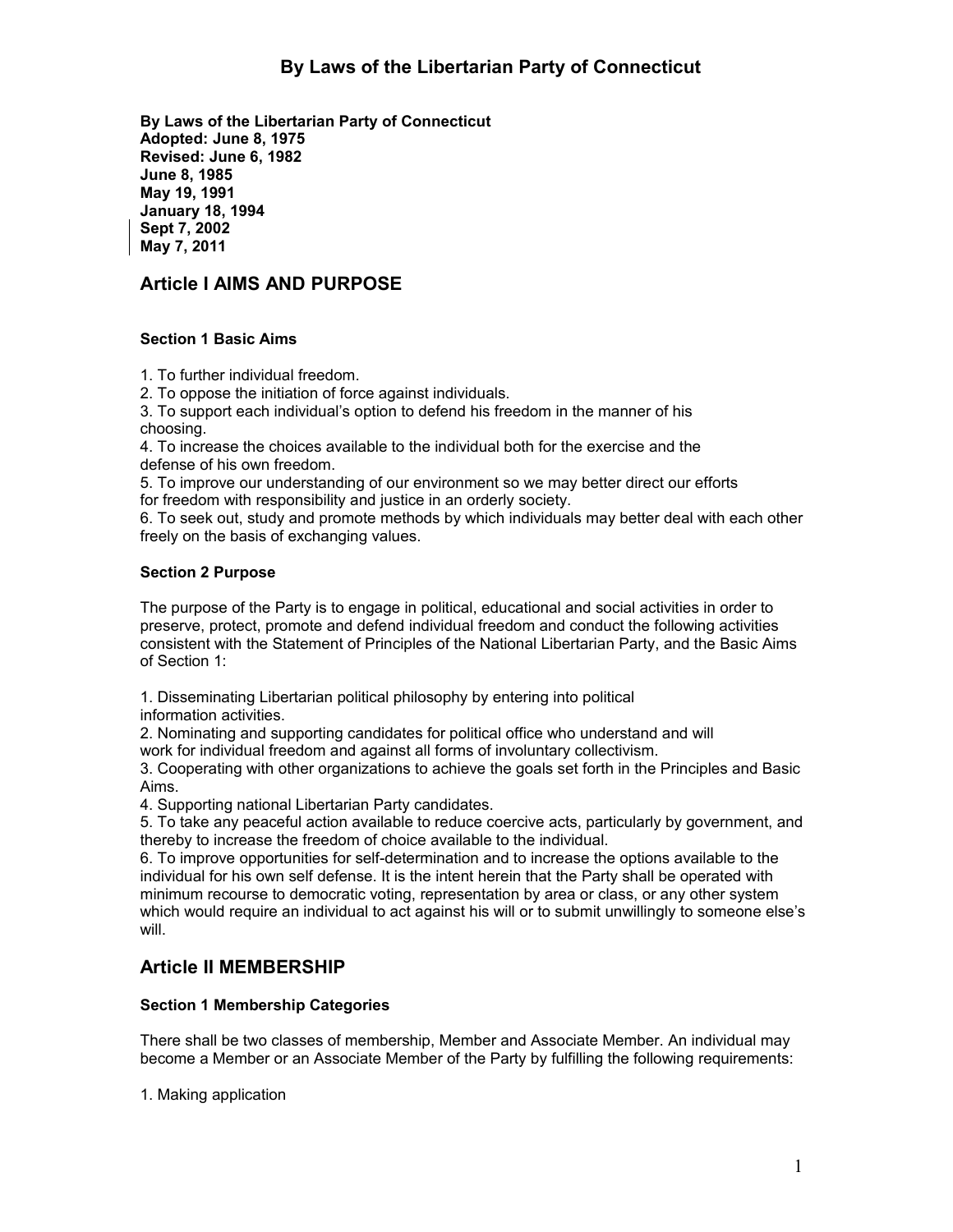2. Agreement with the Aims and Purpose of Article I

3. Signing the following statement "I hereby certify that I do not believe in or advocate the initiation of force to achieve political, social, or economic goals." To become a Member, an individual must also be a resident of the State of Connecticut and have paid the appropriate dues.

#### **Section 2 Dues**

Each Member shall be subject to annual dues as established by a two-thirds vote of the State Central Committee. There shall be no dues for Associate Members, but they may be charged for services.

## **Section 3 Categories of Membership**

Each Member shall be eligible to serve either as a State Central Committee Member or as a Judicial Committee Member. Categories of Members for dues purposes shall be established by a two-thirds vote of the State Central Committee. Each Associate Member shall be eligible to be appointed to committees or to join and represent ad hoc committees or organizations.

## **Section 4 Voting Rights**

All Members are eligible to vote in person or by proxy where allowed under Article V, Meetings. Associate Members do not have voting rights at meetings, but do have voting rights on committees to which they have been appointed per Section 3.

## **Section 5 Resignation and Suspension**

1. Any Member or Associate Member may resign at any time providing he has delivered any Party property in his possession to an officer of the Party.

2. The State Central Committee may suspend a Member for failure to maintain all of the qualifications of membership by a vote of two-thirds of the full committee.

3. Notification of suspension shall be delivered to the suspended member who shall then have fifteen days to appeal to the Secretary. If no appeal is filed the membership shall be terminated. 4. Appeal of suspension shall be delivered by the Secretary to the Judicial Committee who shall hold a hearing concerning the suspension. Following the hearing, the Judicial Committee shall rule to either terminate or to continue the member in good standing, but, until the ruling to terminate is delivered to the Secretary, the member shall continue as a member of the Party.

#### **Section 6 Roster**

A roster of members and their classes and categories shall be maintained by the Secretary. The official roster shall be published containing only those member's names who have given their written consent to be included.

#### **Section 7 Derivative Membership**

Membership in the party shall not serve to automatically enroll anyone in any other group including the national Libertarian Party without his prior and continuing consent as well as the consent of that group.

# **Article III ORGANIZATION**

Section 1 State Central Committee shall consist of from 10 to 40 Members with the exact number and membership determined at each annual party convention. It shall be vested with the management of the affairs of the Party. It shall:

1. Establish rules for its own operation.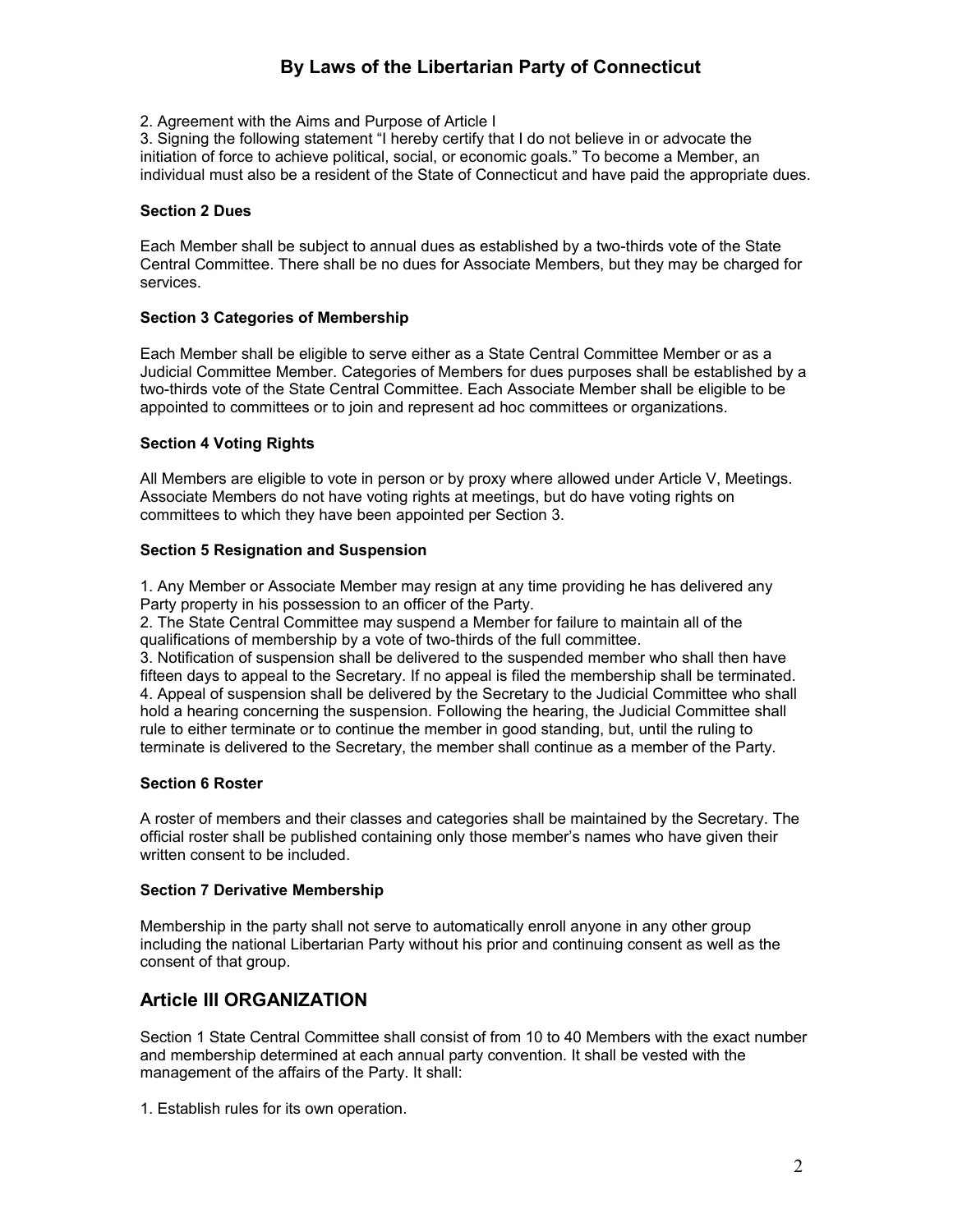2. Meet at least quarterly (every 3 months).

3. Select officers annually and be empowered to terminate any officer for cause.

4. Administer the affairs of the Party.

5. Establish committees or recognize an existing group as a committee for particular purposes.

6. Recognize and cooperate with Libertarian ad hoc organizations.

7. Accept resignations, select successors and fill any vacancies in offices or committees.

8. Select delegates to any convention or meeting unless a Party Convention or Special Party Meeting makes such selection.

## **Section 2 Officers**

The Officers of the Party shall be a Chairman, Vice Chairman, Secretary, and Treasurer, except that the State Central Committee may divide the responsibilities of any office and adjust the titles accordingly. The term of office shall run from the conclusion of one convention until the conclusion of the next, unless terminated, provided a successor has been selected.

## **Section 3 Judicial Committee**

The Judicial Committee shall consist of 6 Members with two chosen at each annual convention for a three year term. Members shall not also be members of the State Central Committee or its committees but may serve on a Platform Committee or a By Laws Committee. It shall establish rules for its own operation. It shall hold hearings and render decisions on any official action of the Party, officers or a committee, whenever requested by three or more Members. The Judicial Committee formed under these By Laws shall also act as the official Judicial Committee of local Town Committees unless a Town Committee has specific provisions otherwise in its By Laws. If such action is found to be in conflict with any part of Article 1 of the By Laws, such action shall be declared null and void.

#### **Section 4 Committees**

Committees may be established for particular functions by either the State Central Committee or the Party at an Annual Convention or Special Meeting. Such committees shall be answerable to the body which established it. All committees, except those established by the By Laws, shall be automatically dissolved upon adjournment of the Annual Convention unless specifically renewed.

## **Section 5 Ad Hoc Organizations**

Libertarian ad hoc organizations are recognized as a valuable function and may be organized on a regional basis or for any other purpose consistent with these By Laws providing there is full and free exchange of such ideas, discussions and projects with the State Central Committee. To receive mailings each organization shall appoint a person for liaison and register with the Secretary.

#### **Section 6 Spokesmen**

Spokesmen for the Party shall be designated by the State Central Committee with such limitations as deemed appropriate. Such designation shall in no way serve to limit any individual's or group's freedom of expression providing they properly identify themselves and do not imply Party endorsement.

#### **Section 7 Representation**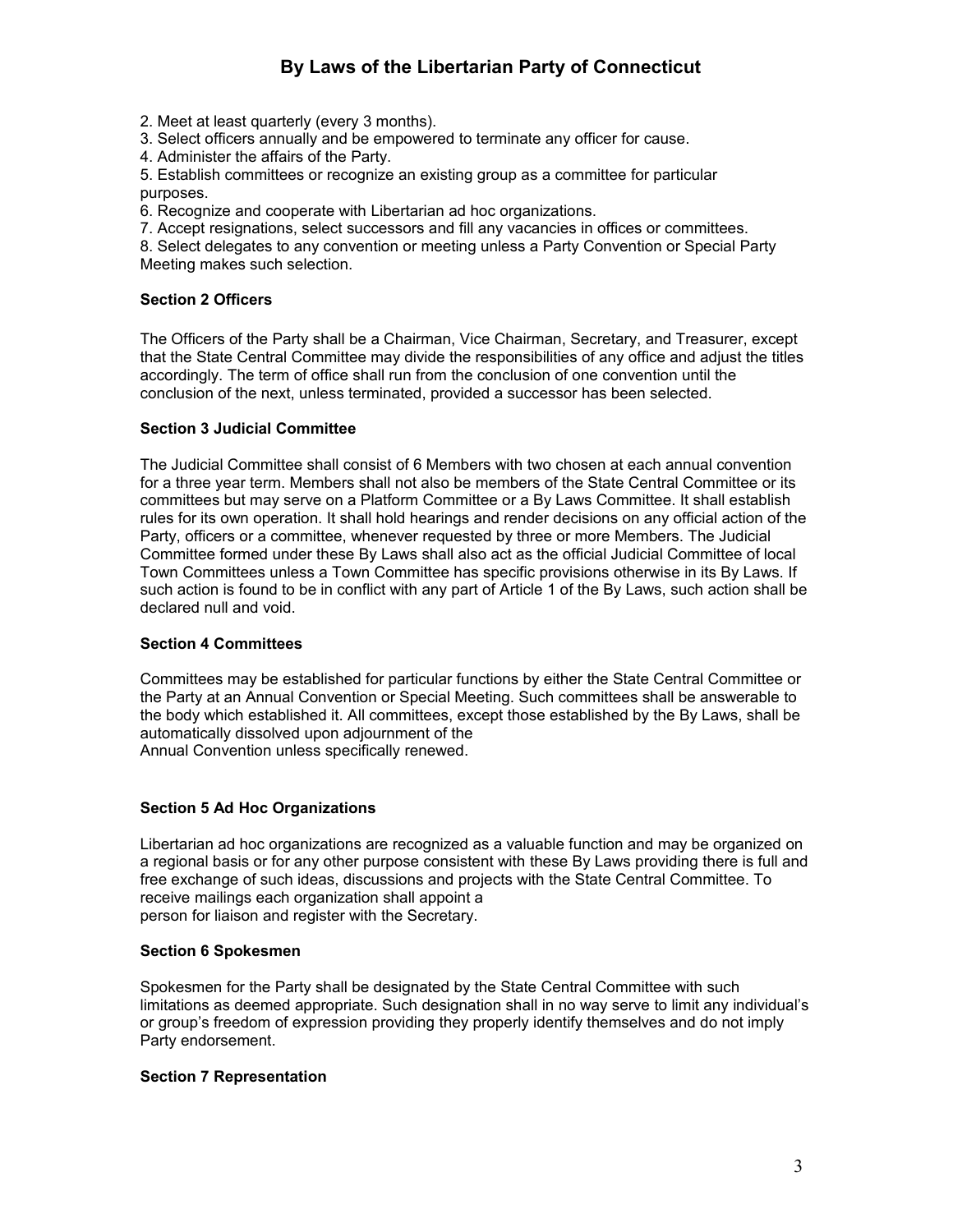Representation by any member on behalf of any other member shall be valid only if there is a written, signed agreement between them. Any member may represent the principles, ideas or concepts of Libertarianism from his own point of view, but shall not purport to represent any other person or group without the required consent of each and every person so represented. The selection of a member to perform an official function for the Party shall not serve to relieve him in any way from the requirements of this section.

## **Section 8 Campaigns**

Political campaigns may be operated under section 4 or 5 above, at the discretion of the candidates and the State Central Committee. It is intended that each candidate will organize, finance and operate his own campaign.

## **Section 9 Town Committees**

The State Central Committee shall have the authority to approve the By Laws of a single Town Committee in each town in the state. Once established, that Town Committee shall have the sole authority to nominate candidates for any municipal office or state legislative office when the jurisdiction of such district lies entirely within the geographic borders of the town that town committee serves.

Local affiliates may also select officers to carry out functions according to their own needs and discretion, including, but by no means limited to, the purposes outlined in Sections 1 and 2 of Article I established by these bylaws. Only those registered to vote as Libertarians in the town in question shall be members of that Libertarian Town Committee. Officers in a Town Committee must be dues paying members in the Libertarian Party of Connecticut.

If a local affiliate's bylaws don't provide for a parliamentary procedure, Robert's Rules of Order Revised shall be the default procedure, and these committees may reserve the right to suspend these rules upon a 2/3 vote in any proceeding.

# **Article IV SELECTIONS**

## **Section 1 State Central Committee**

The State Central Committee shall be selected at the Annual Convention. The State Central Committee members must be current members of the Libertarian Party for a minimum of one year. The Secretary shall submit a listing of all Members with the number of meetings each attended since the last annual convention. Attendance shall include the Convention, Special Party Meetings, State Central Committee meetings and such other committee meetings or functions as the State Central Committee has designated in advance. The Convention shall vote to establish the numerical size of the Committee. Those Members who have the highest attendance record and express a willingness to serve shall be declared selected as members of the Committee until the conclusion of the next annual convention. Any member of the State Central Committee who is absent for 3 consecutive meetings is automatically removed as a member of the State Central Committee.

#### **Section 2 Officers**

Officers shall be selected by the State Central Committee from amongst its membership, immediately following each convention. If there is more than one nominee for each office, the selection shall be made on a graded system in which each Committeeman rates each nominee for his ability in that office on a scale of 0 to 10. The nominee receiving the highest total tally shall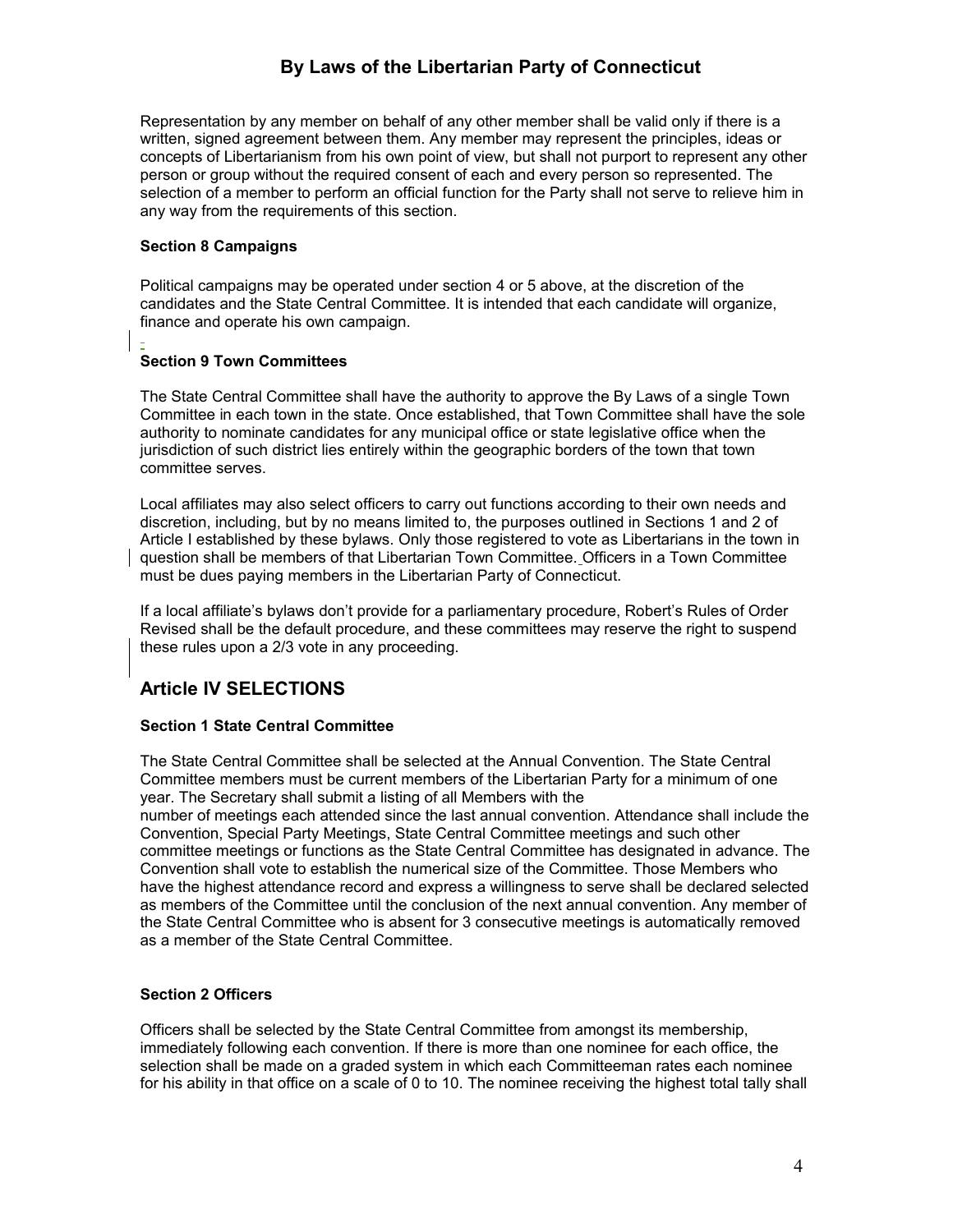be declared selected, subject to any further requirements established by the Committee in its Rules.

## **Section 3 Judicial Committee**

The Judicial Committee members shall be selected at the Annual Convention to fill any vacancies.

#### **Section 4 Committees**

Committees shall have members selected by the body which established the committee in accordance with that body's rules.

## **Section 5 Ad Hoc Organizations**

Ad hoc organizations shall select their members according to such rules as they may establish.

## **Section 6 Eligibility Requirements**

No one shall serve as a member of the State Central Committee, an officer of the Libertarian Party of Connecticut, or an officer of a local affiliate unless he or she is registered to vote as a Libertarian in the State of Connecticut.

## **Article V MEETINGS**

## **Section 1 Conventions**

Annual Conventions shall be called by the State Central Committee. Special Party Meetings may be called by the Chairman, the State Central Committee or by 10% of the Members. Such Special Party Meetings may undertake any function authorized for conventions under the provisions of these By Laws.

## **Section 2 State Central Committee**

State Central Committee meetings shall be held on a regular basis with all Members advised of the time, place and agenda.

## **Section 3 Notice**

Notice of all meetings shall be mailed or delivered in writing to each Member at least two weeks prior to the meeting except that notice of Conventions and Special Party Meetings shall be given at least thirty days in advance. Notification may be sent by mail, delivered in writing, or sent via email, to an address provided by the Member. No commitments shall be made on any matter not specifically included in the notice. The SCC will determine the method of notification.

#### **Section 4 Proxies**

Proxies will be accepted as a means of free market representation at any Party Meeting or convention and shall have the same effect as the individual's presence unless modified by the proxy agreement. Each proxy shall be signed and dated and available at the meeting for which it is being used. Proxies are to be written so that any member may contract with another member who will be his free market representative and will act for him under any mutually agreeable conditions. If more than one proxy is presented for action on behalf of the same member and for the same issue, the one baring the most recent date shall be valid. If the member is present he may act on his own behalf and the proxy will not then be in effect. The use of a proxy shall be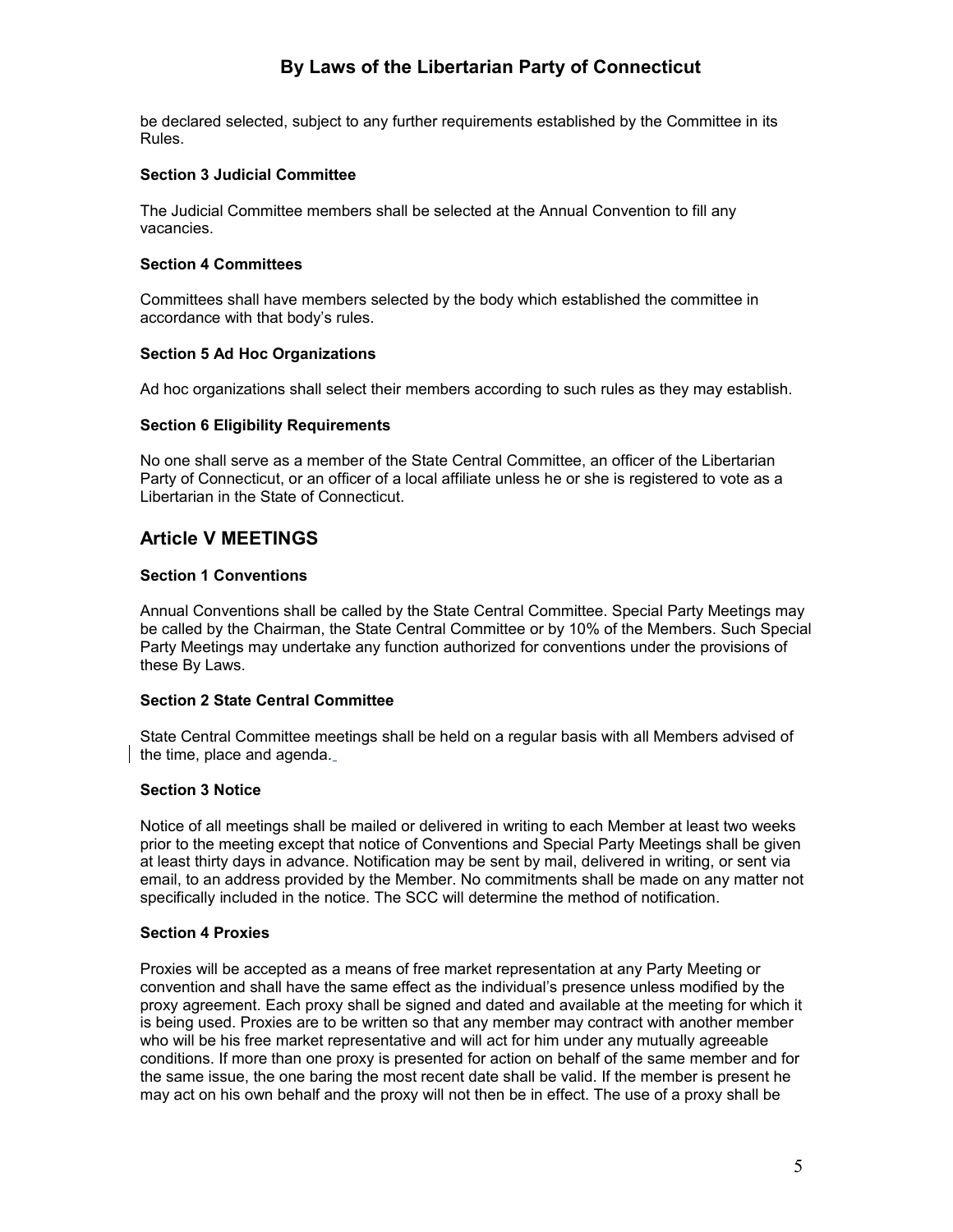noted on the attendance record, including the member's name and the person to whom the proxy was given.

#### **Section 5 Attendance Records**

The Secretary shall maintain a record of attendance of all meetings.

#### **Section 6 Nominations**

During the nominating process self nominations shall take precedence and seconding is not required.

## **Section 7 Observers**

Observers (non-members) may attend any Party Meeting or convention, but they may participate in discussions only if requested of the chair in advance and with the permission of the members present. Observers may be excluded from any committee meetings if one third of its members so votes.

#### **Section 8 Quorums**

A quorum for the State Central Committee shall be one half of its membership, not counting vacancies. A quorum for a Party Convention shall be one half the registered members present as a delegate or by proxy. A registered member is any Member who has preregistered for the meeting with the Secretary or who is present during any portion of the meeting. A quorum for business at any convention meeting shall be two-thirds of the delegates and proxies. A quorum for the Judicial Committee shall be two-thirds of its membership.

## **Article VI FINANCES**

#### **Section 1 Dues**

Annual dues will be applied to the operation of general Party administration expenses at the discretion of the State Central Committee.

#### **Section 2 Activities**

Each Committee, Ad hoc organization or Campaign shall be responsible for financing its own operation.

#### **Section 3 Notices**

Notice of Special Party meetings shall be financed by the treasury only if requested by the Chairman, the State Central Committee or by 20% of the membership. If such meeting is requested by less than 20% of the Members, they shall finance the mailing themselves.

#### **Section 4 Authorization**

Appropriations and other financial transactions shall be in accordance with the rules established by the State Central Committee.

#### **Article VII CONVENTION RULES**

#### **Section 1 Offices**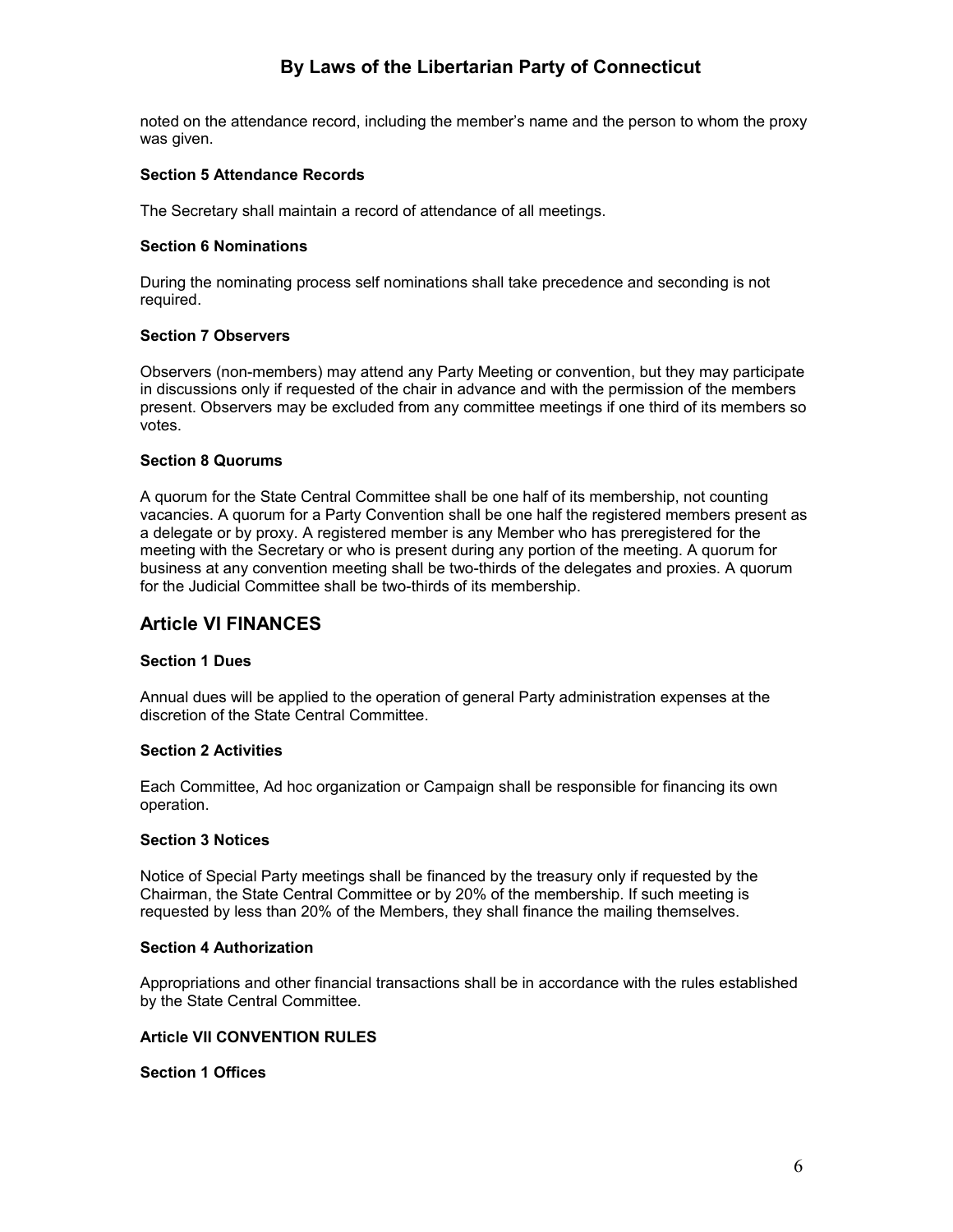The incumbent Party Chairman and Secretary shall be chairman and secretary respectively of the Convention.

## **Section 2 Procedure**

Robert's Rules of Order Revised shall be the parliamentary authority for all matters of procedure not specifically covered by the By Laws.

## **Section 3 Agenda**

The agenda shall be established by the State Central Committee and included in the notification of the convention. It shall consist of at least the following:

1. Minutes of Previous Convention

2. Treasurer's Report

3. Secretary to present the listing of members willing to serve on the State Central

Committee with their attendance records of the previous year.

4. Determination of the size of the State Central Committee (10 to 40 Members) and announcement of Members thus selected.

5. Selection of Judicial Committee members (2 for a 3 year term plus any vacancies to be filled). A majority vote of the delegates can change the order of the agenda.

## **Section 4 Delegates**

Each Member who has been a Member for at least 30 days prior to the start of the Convention may register personally as a delegate or provide a proxy in accordance with Article V Section 4 for use by a registered delegate.

#### **Section 5 Registration**

Each delegate shall register with the Secretary and pay such fee as the State Central Committee shall establish prior to participating in any business of the Convention.

## **Section 6 Voting**

The establishing of the size of the State Central Committee; the selection of Judicial Committee members; the endorsement of candidates for office, and the establishment of committees and their membership; all shall require a majority vote.

#### **Section 7 Amendments**

The By Laws may be amended one section at a time in accordance with the requirements of

## **Article XI Amendments**

#### **Section 8 Platform**

The platform shall be considered one plank at a time. A new plank, or the substitution of a new plank for an old plank, shall require a two-thirds affirmative vote. Deletion of a plank shall require a majority vote.

#### **Section 9 Challenges**

Any action of the Convention may be challenged in writing during the Convention as being in conflict with the By Laws. Such challenge shall be signed by the challenging delegates and delivered to the Secretary who will refer it to the Judicial Committee for a decision. If the